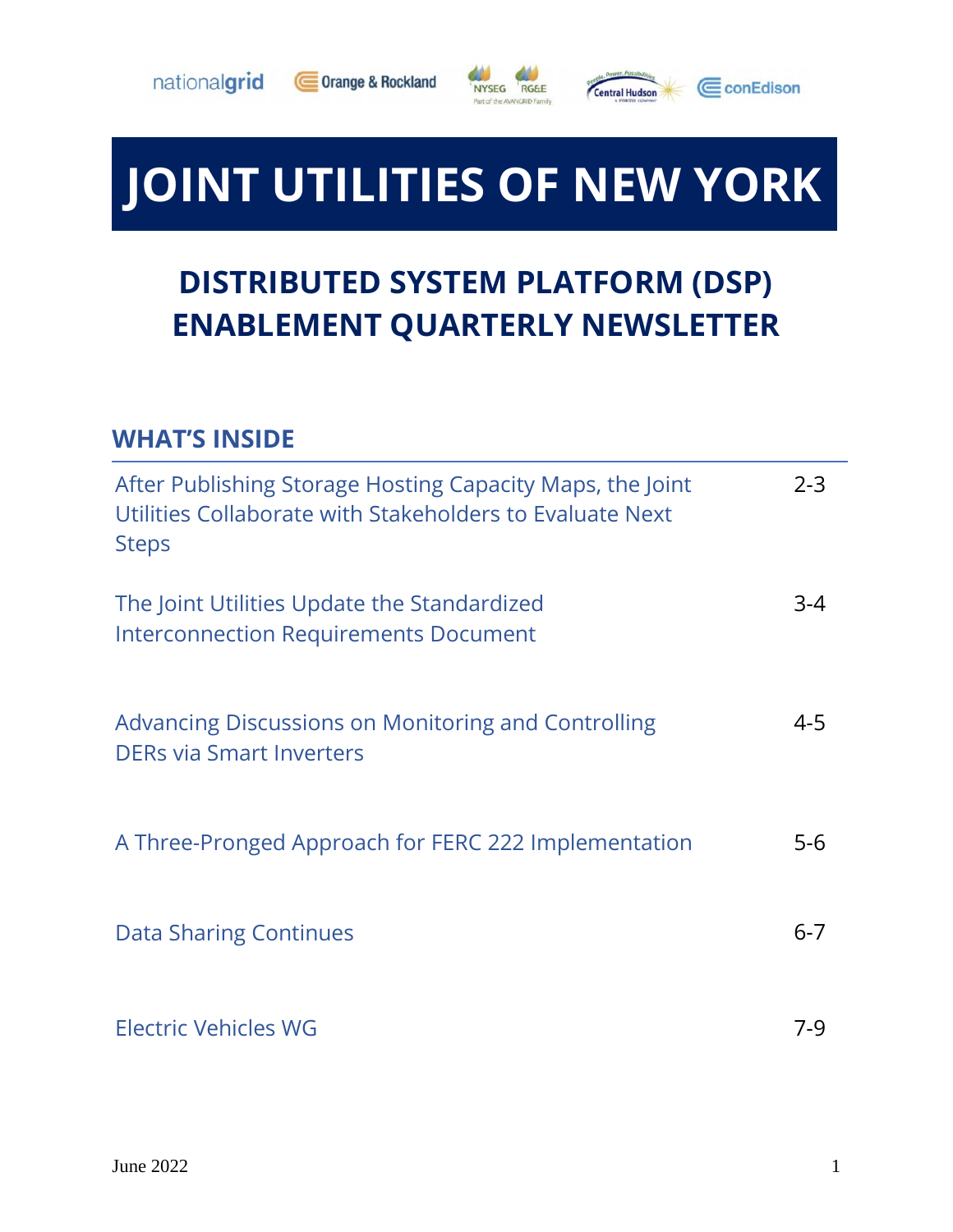nationalgrid

#### **Orange & Rockland**



**Central Hudson** 

CconEdison

## **After Publishing Storage Hosting Capacity Maps, the Joint Utilities Collaborate with Stakeholders to Evaluate Next Steps**

The Joint Utilities have been collaborating with stakeholders since 2016 to identify valuable enhancements to hosting capacity map capabilities and implement those upgrades. They have been following a planned Hosting Capacity Roadmap that proceeds in stages. A feature of this roadmap is regular consultations with stakeholders to get feedback and ideas for new enhancements.



As part of stage 3.5 of the Roadmap, the Joint Utilities published Stage 1 of their Storage [Hosting Capacity](https://jointutilitiesofny.org/utility-specific-pages/hosting-capacity) Maps this spring. Stage 1 shows feeder-level hosting capacity (min/max), additional system data, downloadable feeder-level summary data, sub-transmission lines available for interconnection, and reflects existing DER in circuit load curves and allocations.

On May 18, 2022, the Joint Utilities met with stakeholders to review key features and functionality of the Stage 1 Storage Hosting Capacity Maps and to garner feedback regarding the Storage Hosting Capacity Roadmap shown below.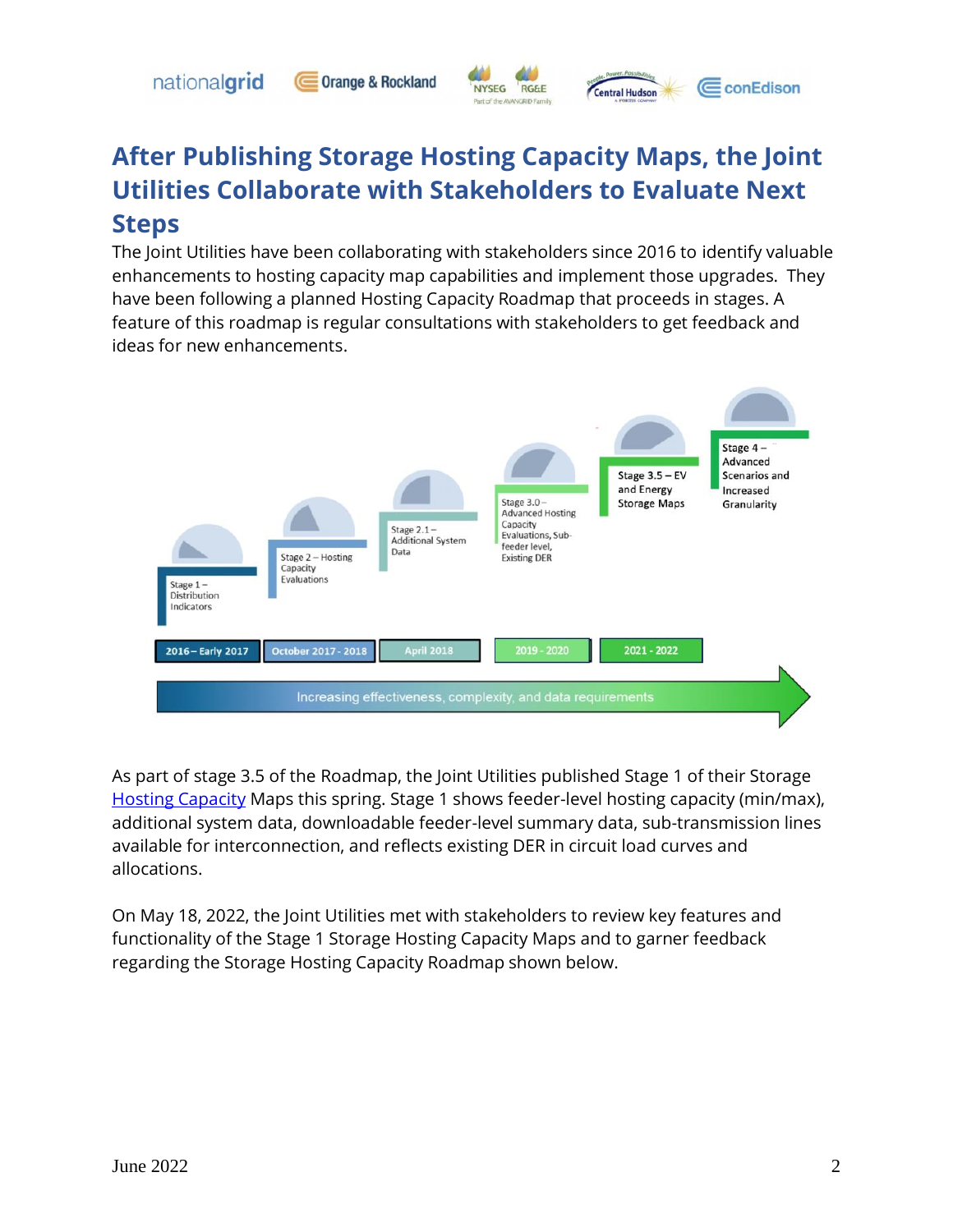

At the stakeholder session, developers agreed to further collaboration. Stakeholders will choose different 'scenarios' in a year, beyond peak and minimum load, for the Joint Utilities to include on Storage Hosting Capacity Maps. This will enable the Joint Utilities to share a seasonal, granular look at load profiles and data outside of the most restrictive interconnection points throughout the year.

Other feedback from the Stakeholder Session provided valuable insights into how the Joint Utilities can prioritize plans and enhance the Storage Hosting Capacity Roadmap. The Joint Utilities are reviewing these requests and will revise the roadmap soon. Updates can be found **HERE.** 

The Joint Utilities are grateful for the many stakeholders who continue to work with us. This collaboration enables the Joint Utilities to deliver more useful system data outputs and to develop the DER marketplace more rapidly.

## **The Joint Utilities Update the Standardized Interconnection Requirements Document**

In 2021, the Joint Utilities worked with stakeholders and DPS Staff to make edits to the New York Standardized Interconnection Requirements (SIR) document, which were filed with the Public Service Commission in May 2022. The SIR contains an extensive framework that governs the interconnection application requirements and process for distributed generators and energy storage systems sized 5 MW or less. As the primary guide for project developers seeking to interconnect distributed generation in parallel with the Joint Utilities' electric distribution systems, periodic updates to the SIR by the companies in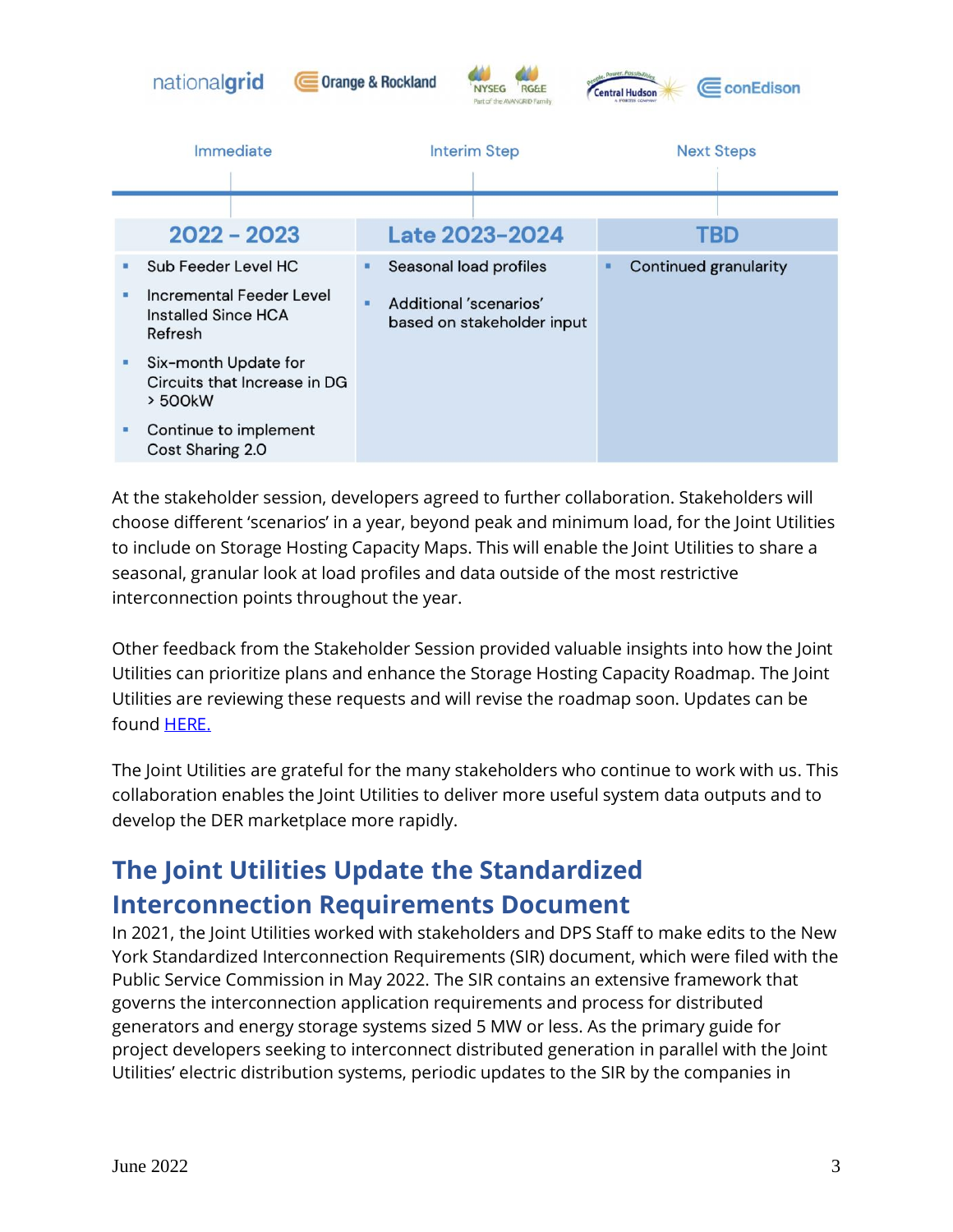





accordance with broader industry trends can maintain and improve the efficiency of the interconnection process.



For example, the Joint Utilities have adjusted language in the SIR to clarify and eliminate potential delays in receiving, processing, and marking payments as "paid". As another point of

clarification, the updated SIR added to the definition of Battery Energy Storage System (BESS), stating that such systems will comply with all rules and requirements of Energy Storage Systems (ESS). These edits, amongst others, will help bring greater clarity for developers.

Separately, the Joint Utilities have been discussing additional edits to the SIR to incorporate language related to the adoption of UL1741 – Supplement B (SB) and IEEE Standard 1547 – 2018 (IEEE Standard for Interconnection and Interoperability of Distributed Energy Resources with Associated Electric Power Systems Interfaces). This activity is directly linked to the Joint Utilities' smart inverter roadmap and the companies' plans to utilize smart inverter technologies. As UL1741- SB certified and IEEE 1547-2018 compliant inverters start to become available in 2023, the Joint Utilities are working to ensure that they have the right tools and capabilities in place to fully realize the benefits (grid resiliency and reliability, improved situational awareness) of this technology. Providing guidance for developers in the SIR ensures that only compliant devices are installed in New York, making sure that the benefits of those systems are realized both for system operators and for customers.

The Joint Utilities are also examining potential updates to the public-facing Technical Guidance [Matrix](https://www3.dps.ny.gov/W/PSCWeb.nsf/96f0fec0b45a3c6485257688006a701a/def2bf0a236b946f85257f71006ac98e/$FILE/48551790.pdf/Utility%20Requirements%20Matrix%20-%202019-02-11.pdf) for DER. The JU are examining the need for updating the costs in the document, as well as adding new cost categories. The Technical Guidance Matrix helps provide developers with greater visibility into the interconnection costs they may incur for projects, which in turn can help them better assess project economics.

## **Advancing Discussions on Monitoring and Controlling DERs via Smart Inverters**

Advancements in inverter technology have resulted in the development of "smart" inverters. Smart inverters enable two-way communication between the grid and utility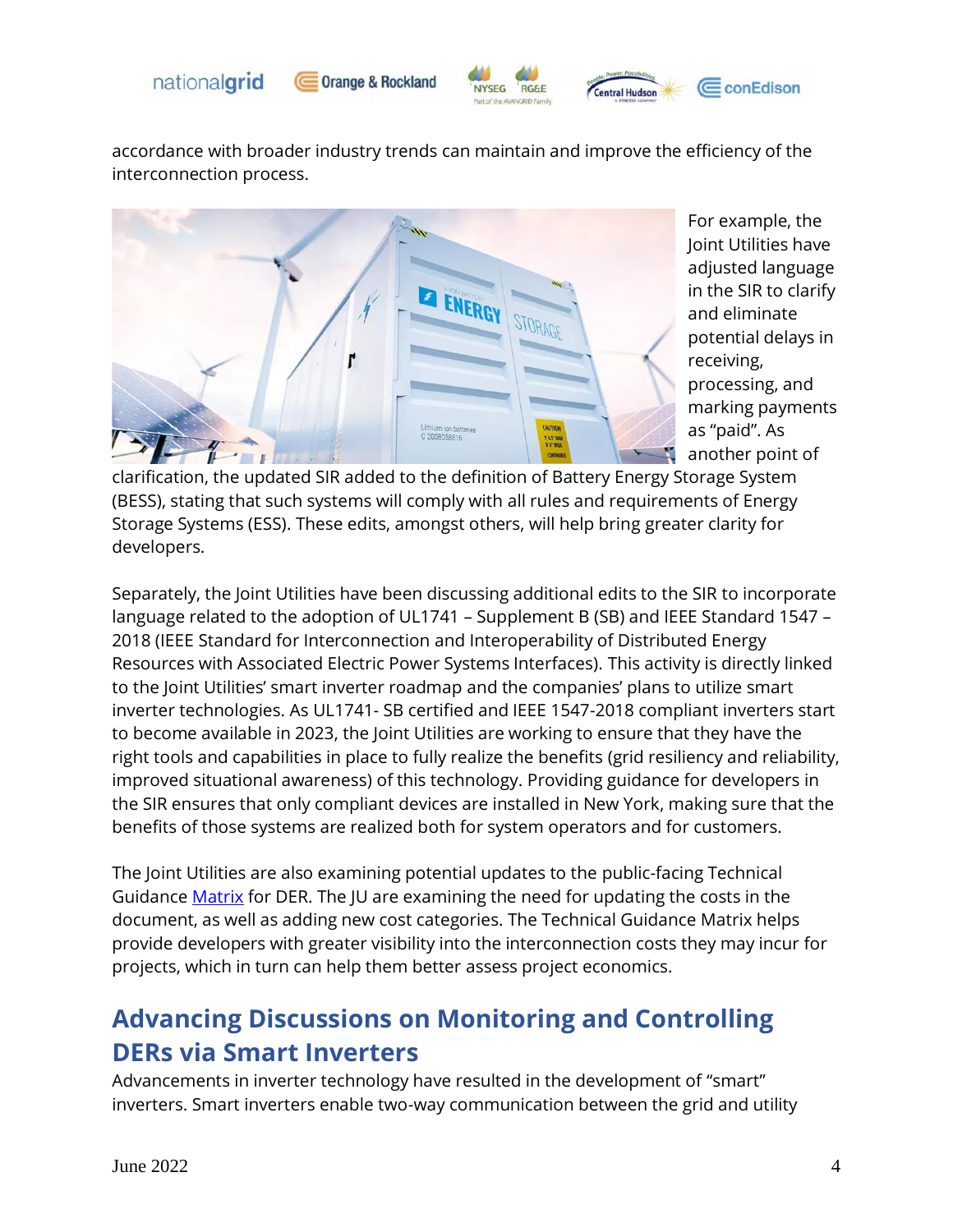

**Orange & Rockland** 



control centers and can enable utilities to remotely read data from distributed resources, among other functions.

The Joint Utilities continue to test and evaluate effective ways to utilize this technology via their Smart Inverter Roadmap. As part of their first phase of the Roadmap, the companies determined bulk power system (BPS) and voltage support settings for smart inverters and developed a timeline to implement these unattended smart inverter settings in their service territories. To do so, the utilities coordinated with the NYISO, equipment manufacturers, and other stakeholders.

In recent months, the Joint Utilities have discussed subsequent phases of the Roadmap related to the monitoring and control of inverter-based DERs. The companies are working on identifying the appropriate data points and field measurements distributed resources will be required to provide. The



entral Hudson

CconEdison

companies are also identifying the appropriate control points and functionality for these resources; this will aid in maintaining grid resiliency and reliability, and will provide better continuity of service for customers. The monitoring and control parameters identified by the Joint Utilities are aligned with the interoperability requirements and communications protocols presented in IEEE Standard 1547 – 2018. Adopting the parameters published by the standard will help ensure interoperability with distributed resources and ensure the efficiency of the interconnection process. The Joint Utilities are also discussing the appropriate system architectures to illustrate the communications links between the companies and individual resources.

Following these ongoing discussions, the Joint Utilties anticipate releasing the monitoring and control parameters publicly to stakeholders.

## **A Three-Pronged Approach for FERC 222 Implementation**

FERC Order No. 2222 (FERC 2222) opens regional wholesale electricity markets to distributed energy resource (DER) aggregations. The Joint Utilities are preparing for market launch and continuing with their three-pronged approach to working with stakeholders on FERC 2222 Implementation.

First, the Joint Utilities continue to collaborate with the NYISO to implement the NYISO participation model for DERs. Together, the Joint Utilities have hosted workshops with the NYISO, NYTO, and DPS Staff to document the processes and procedures to address FERC 2222 implementation topics, which have included operational coordination, registration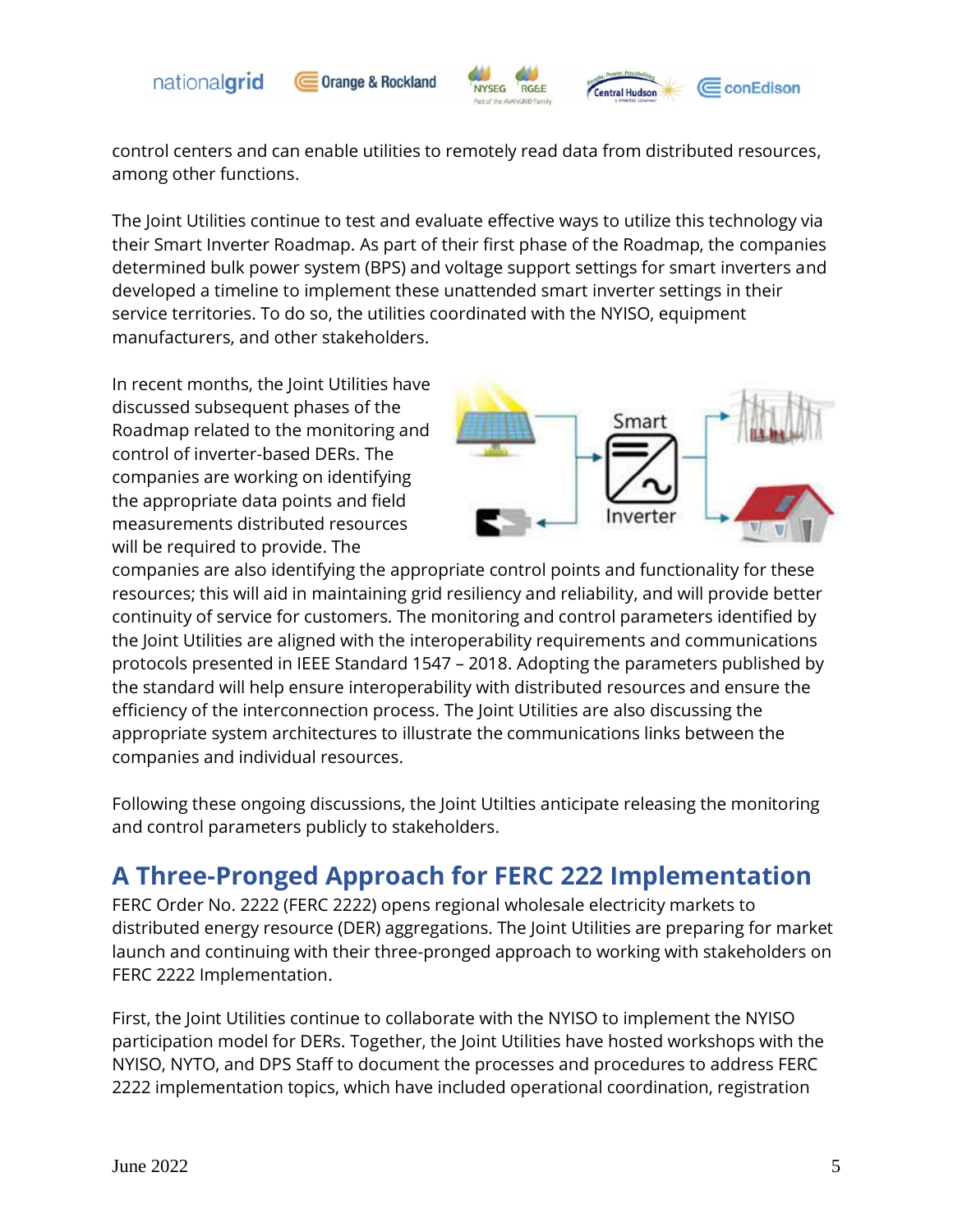





entral Hudson

and enrollment, telemetry, and metering and settlement. These sessions have also enabled the Joint Utilities to provide comments on NYISO manuals with updated processes and procedures (including edits on Emergency Operations Manual/Transmission & Dispatch Operations Manual, and a new Aggregation Manual).

Second, the Joint Utilities have initiated discussions with Staff to clarify processes, responsibilities, and mechanisms for handling potential concerns related to tariffs and interconnections. These conversations will continue to resolve outstanding concerns prior to the NYISO DER Participation Model launch.



Third, the Joint Utilities will host additional workshops with the DER community to foster productive dialogue on the utility processes and procedures related to DER integration in the NYISO's wholesale markets. On April 29th the first of these workshops was held with representatives of the aggregator community, NYISO, NYPA, LIPA, and the DPS. The agenda included requested topics such as telemetry, communications,

safety and reliability studies, and additional topic areas for future workshops. The Joint Utilities will continue to review feedback from that session and will provide information on subsequent discussions with the DER community.

## **Data Sharing Continues**

The Joint Utilities continue their commitment to sharing relevant energy data with customers and stakeholders in New York. The Joint Utilities also continue to collaborate with NYSERDA, DPS Staff, and stakeholders to define and develop use cases with a focus on adding value. In the spirit of increased collaboration, the Joint Utilities have proposed additional touchpoints with the Integrated Energy Data Resource (IEDR) Program Team.

The IEDR Program Team selected the following four use cases for the IEDR Initial Public Version (IPV) to be released by Q4 2022.

- Large Installed DERs
- Large Planned DERs (Interconnection Queue)
- Consolidated Hosting Capacity Maps
- Machine Readable Rate and Tariffs



The Joint Utilities are currently focused on setting up internal processes to collect and process the data, and ultimately transfer it to a secure, central location in accordance with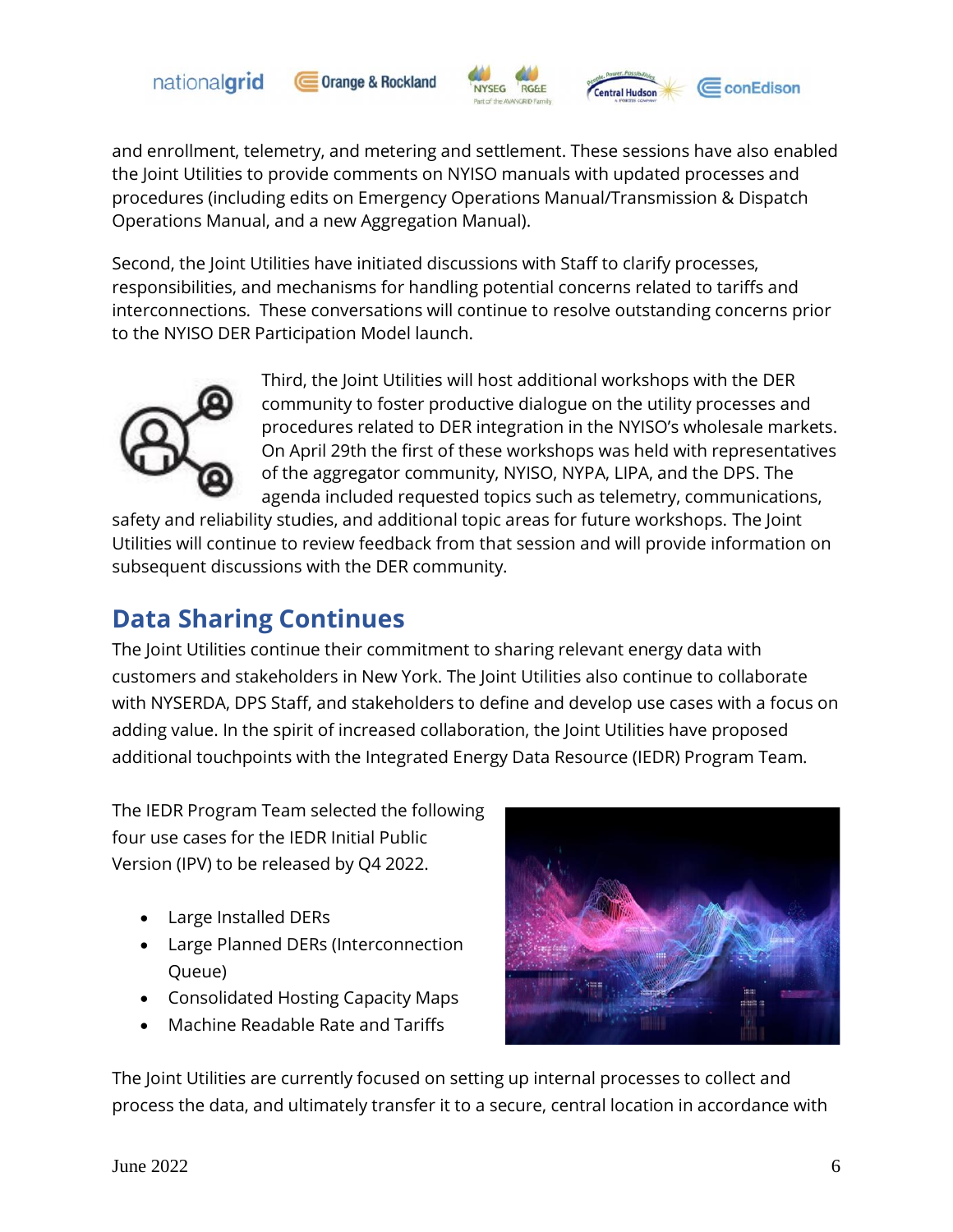







entral Hudson

appropriate legal and privacy considerations. The utilities continue to coordinate discussions with DPS Staff and NYSERDA to protect customer privacy and mitigate cybersecurity concerns. Accordingly, the Joint Utilities [filed](https://documents.dps.ny.gov/public/MatterManagement/CaseMaster.aspx?MatterCaseNo=18-M-0376&CaseSearch=Search) a cybersecurity petition on May 4, 2022, recommending enhancements to the existing cyber protections and proposing a governance committee. Each utility also individually filed its IEDR Q1 2022 report on April 29, 2022. The Joint Utilities' filings can be found under [Case-20-M-0082](https://documents.dps.ny.gov/public/MatterManagement/CaseMaster.aspx?MatterCaseNo=20-M-0082&CaseSearch=Search) Proceeding on Motion of the Public Service Commission Regarding Strategic Use of Energy Related Data.

The next IEDR implementation phase will cover the Minimum Viable Product (MVP) use cases, which may include:

- Circuit / Distribution details per building
- Aggregated consumptions energy data for CCA
- Consent for already identified customers
- Increased timelines of hosting capacity maps
- Utility updates project information
- Interconnection approval times
- Interconnection collaboration
- Non-Utility data for DER siting (solar)
- Aggregate building energy consumption building manager
- Aggregate building energy consumption government agency

## **Electric Vehicles WG**

The goal of the Electric Vehicle ("EV") Make-Ready Program ("EV Make-Ready Program") is to support the deployment of electric infrastructure and equipment necessary to accommodate increased adoption of EVs within New York State by reducing the upfront costs of building charging stations for EVs.

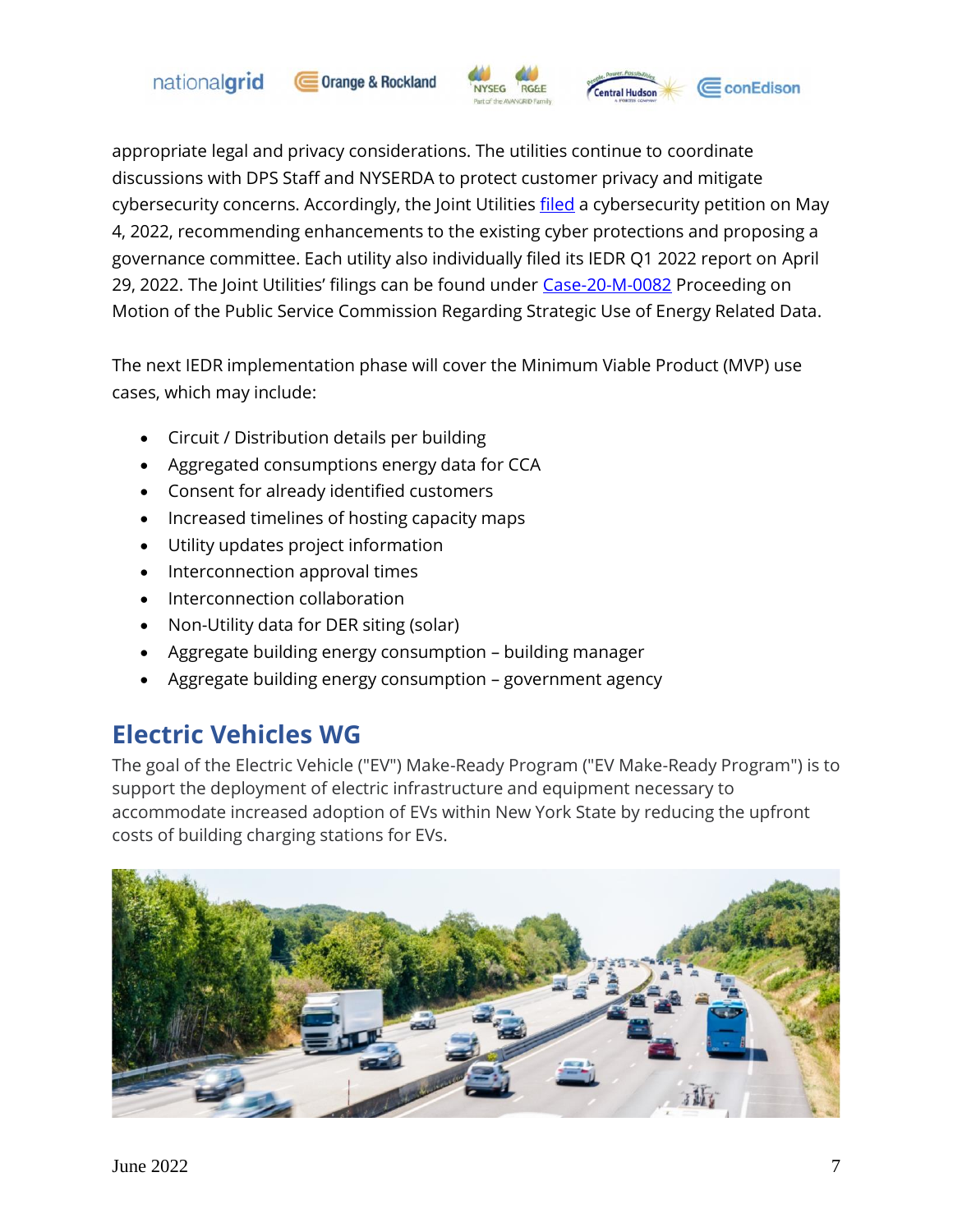







#### Make-Ready Program 2021 Annual Reports

The July 2020 Make-Ready Order requires the Joint Utilities to file an annual report. With a deadline extension granted by the Public Service Commission, the Joint Utilities filed their 2021 annual reports on April 15, 2022. Annual reports and related program filings can be found on the **DPS website** under Case Number: 18-E-0138.

#### Joint Utilities and Stakeholders Comment on EV Rate Design

The Joint Utilities were among the many stakeholders who submitted comments on May 23 in response to the Public Service Commission's request for public comments on a new EV rate design proceeding to consider cost relief solutions for Direct Current fast charging (DCFC) customers. Reply comments from stakeholders were due June 3. Filed comments and more information on the EV rate design proceeding can be found on the [DPS website](https://documents.dps.ny.gov/public/MatterManagement/CaseMaster.aspx?Mattercaseno=18-E-0138) under Case Number: 18-E-0138 and 22-E-0236.

#### Approved Contractor and Customer Resources

The Joint Utilities make resources available that help customers and contractors get useful information faster and participate in the Make-Ready Program more easily. Customers looking to install EV charging stations through the MRP can find information on the *Joint* [Utilities website](https://jointutilitiesofny.org/) regarding [program eligibility](https://jointutilitiesofny.org/ev/make-ready) and find an [Approved Contractor.](https://jointutilitiesofny.org/ev/make-ready/approved-contractors?) Contractors looking to perform EV charging equipment installations under the MRP can apply to become an Approved Contractor and have their business information listed on the [Joint Utilities website.](https://jointutilitiesofny.org/) For more information on how to participate in the MRP, contact [info@jointutilitiesofny.org](mailto:info@jointutilitiesofny.org) or visit your utility's MRP landing page listed below.

#### Are you a fleet operator in New York interested in electrifying your vehicles?

If you are an owner or operator of a vehicle fleet registered in New York State and you are considering converting your fleet to plug-in electric vehicles, you are eligible to apply for assistance from your utility service provider to help prepare your fleet for electric vehicle charging. Visit the [Joint Utilities website](https://jointutilitiesofny.org/ev/make-ready/fleet-assessment) to apply for a Fleet Assessment and learn more about eligibility for Make-Ready Program incentives.

#### Upcoming Make-Ready Webinars for Contractors and Customers

Central Hudson, Con Edison, National Grid and NYSEG and RG&E offer regular webinars and office hours for customers and contractors participating in the Make-Ready Program to learn about available incentives, share best practices, to speak directly with your utility's EV charging experts. If you are interested in attending an upcoming utility program webinar, please email the utilities using the contact information provided in the table below for more information.